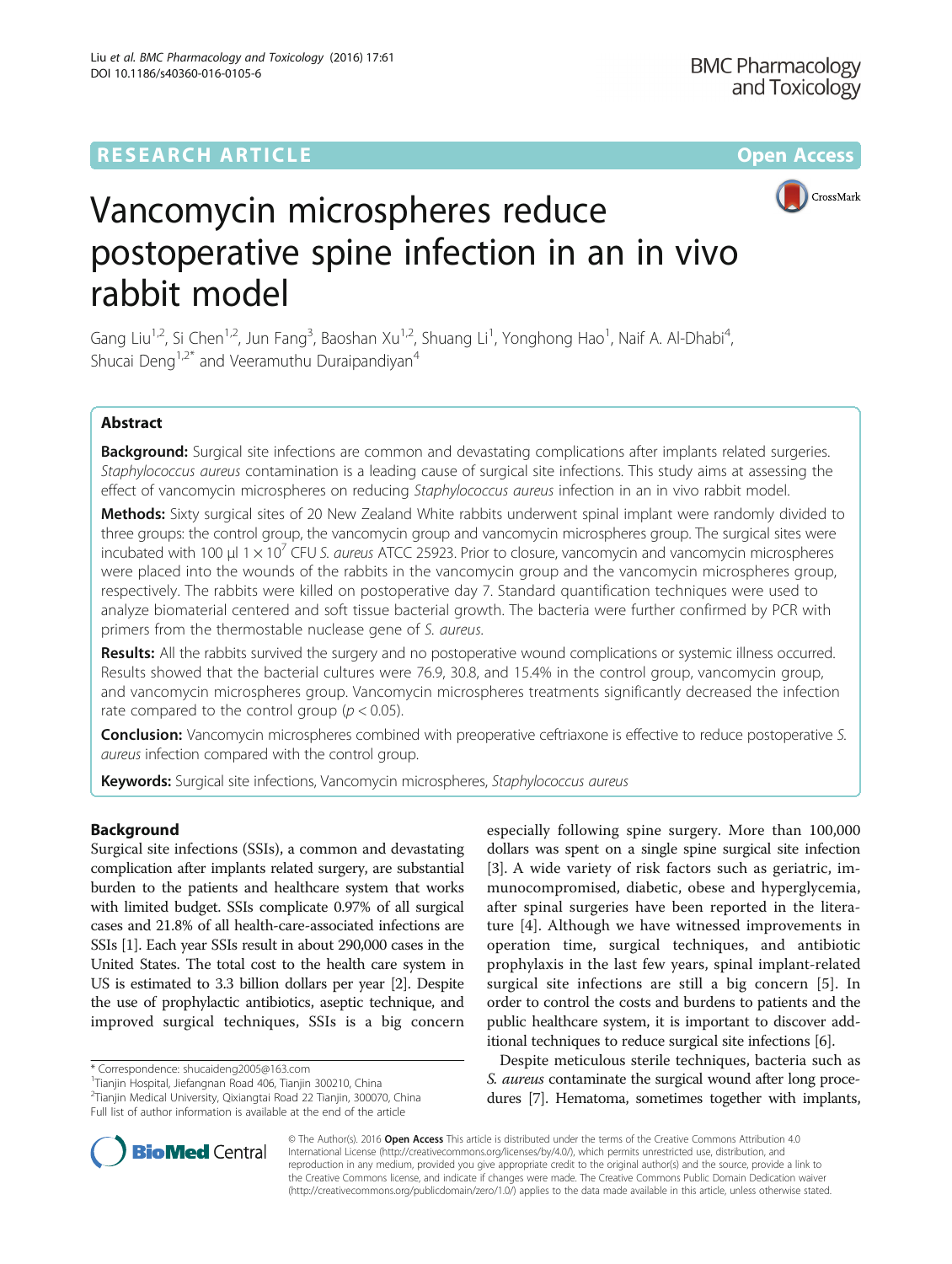harbored bacteria resulting in systemic infection, tissue hypoxia, and poor wound healing in patients. Patients suffer from increased back pain and higher rates of mortality [[7, 8](#page-5-0)].

The use of preoperative prophylaxis for SSIs in spine implant-related surgeries has been introduced to prevent Gram-positive bacterial infections. Different antibiotics, such as cephalosporin and clindamycin, were given before and after the surgery [\[9](#page-5-0), [10\]](#page-5-0). Although under ideal condition, the infections rate has been reported to be less than 1%, with the rising resistance to some common antibiotics, the infection incidence after implant-related surgeries in some countries may be higher than 10% [[11](#page-5-0)] and 30–50% of S. aureus infections are caused by methicillinresistant S.aureus (MRSA) [\[12](#page-5-0)]. With the emergence of MRSA, prophylactic vancomycin was introduced in spine surgery, especially for adult spinal deformity, posterior spinal fusion, and cervical spine surgery [\[13](#page-5-0)–[16](#page-5-0)]. However, the inappropriate antibiotic concentration usually results in poor patient compliance [\[17\]](#page-5-0).

Vancomycin-loaded poly-lactide-co-glycolide (PLGA) microspheres (Cmax:  $108.19 \pm 14.92$  ng/ml at tmax of  $1.33 \pm 0.58$  h, the t1/2:  $120.65 \pm 44.18$  h [[18\]](#page-5-0)) was designed to deliver near-linear level of antibiotic agent for at least 4 weeks [\[19](#page-5-0)]. It has an advantage of providing high local concentrations of antibiotics for a prolonged period after surgery and avoiding the risk of systemic toxicity over intravenous administration [\[20](#page-5-0), [21](#page-5-0)]. Gilchrist et al. showed fusidic acid and rifampicin co-loaded PLGA microspheres showed direct antimicrobial activity against S.epidermidisin vitro [\[22](#page-5-0)]. To date, there is limited evidence of vancomycin-loaded microspheres in reducing Gram-positive bacteria causedinfections, particularly S. aureus infections. In this study, to evaluate the efficiency of vancomycin-loaded microspheres in preventing the implant-related spinal surgeries, we analyzed infection rates and bacterial cultureafter the surgeries in a wellknown New Zealand White rabbits spinal implant model.

## Methods

## Bacterial preparation

Staphylococcus aureus (ATCC 25923), which is sensitive to vancomycin (MIC: 0.9 μg/ml), but not sensitive to ceftriaxone, was used in this study [\[23\]](#page-5-0). S. aureus was cultured on trypticase soy agar (Oxoid item number LP0042), transferred to trypticase soy broth. The bacteriawere incubated for 12 h at 37 °C. After centrifuging at 2,000 g for 5 min, the pellets wereresuspended and diluted to different levels, the concentration of the bacteria was determined at 550 nm with a spectrophotometer (UV1600, Mapada Equipment Co. Ltd., Shanghai, China) and further estimated by plating on trypticase soy agar plates. Based on the previous report, 100 μl  $1 \times 10^{7}$  CFU/mL

of S. aureus ATCC 25923 was used to create a reliable infection rate [[24](#page-5-0)].

### Experiment design

Twenty New Zealand White female rabbits with a body weight of  $3.8 \pm 0.21$  were used in the surgeries. Completely randomized block design in this research, each rabbit was considered as a block. In each rabbit, three surgical sites, T13, L3, and L6, were randomly allotted to each of the three treatments: the control group, the vancomycin group and vancomycin microspheres group. To mimic preoperative prophylaxis, all the groups received a preoperative 20 mg/kg ceftriaxone according to a previous study [[24\]](#page-5-0). Prior to closure, 150 mg microspheres (PLGA), 50 mg vancomycin, and 200 mg vancomycin microspheres (PLGA:vancomycin, 75:25, resorption in 3–7 days) were locally delivered to the control group, the vancomycin group, and vancomycin microspheres group, respectively.

## Surgical procedure

The surgical procedure was slightly modified according to Poelstra et al. [[25\]](#page-5-0). The entire back and major parts of the animals' gluteal region were thoroughly shaved 1 day before the surgery. After being fasted for 12 h, animals were injected intramuscularly with a combination of 5 mg/kg xylazineand 44 mg/kg ketamine. During the surgery, anesthesia was maintained by using isoflurane inhalation via nose-cone mask.

Three non-continual sites (T13, L3, and L6) were marked on the back of the animal. The surgical approach was the same for each site. After the back was sterilized, a 2-cm dorsal skin incision was made longitudinally in the midline, followed by a single incision in the fascia to expose the spinous process. Using a small rongeur, the entire spinous process with surrounding musculature and ligaments was excised from the base (weighing 0.08–0.10 g) to create a hollow self-contained defect, approximating a partial laminectomy defect. The ligamentumflavum was not violated, and the dura was not exposed. An 0.85-mm diameter stainless steel rod (2-mm diameter, Item: TI017905, Goodfellow corporation, Oakdale, PA) was implanted into the defect from the left side of the rabbit. A 100 ul  $1 \times 10^7$  CFU S. aureus was injected inside the defect pocket and onto the implant to create a 70% infection rate [\[24](#page-5-0)]. After mixed with a flowable hemostatic agent (Integra LifeSciences Corporation, Plainsboro, NJ), combined with a 150 mg microspheres, a 50 mg vancomycin, or a 200 mg vancomycin microspheres (assigned randomly to T13, L3, or L6 by using a random number generator), the wound was closed using running sutures with biodegradable Vicryl 2/0 suture (Ethicon Inc. Piscataway, NJ) and a running subcutaneous suture with Vicryl 3/0 (Ethicon Inc.). The second implantation was performed with the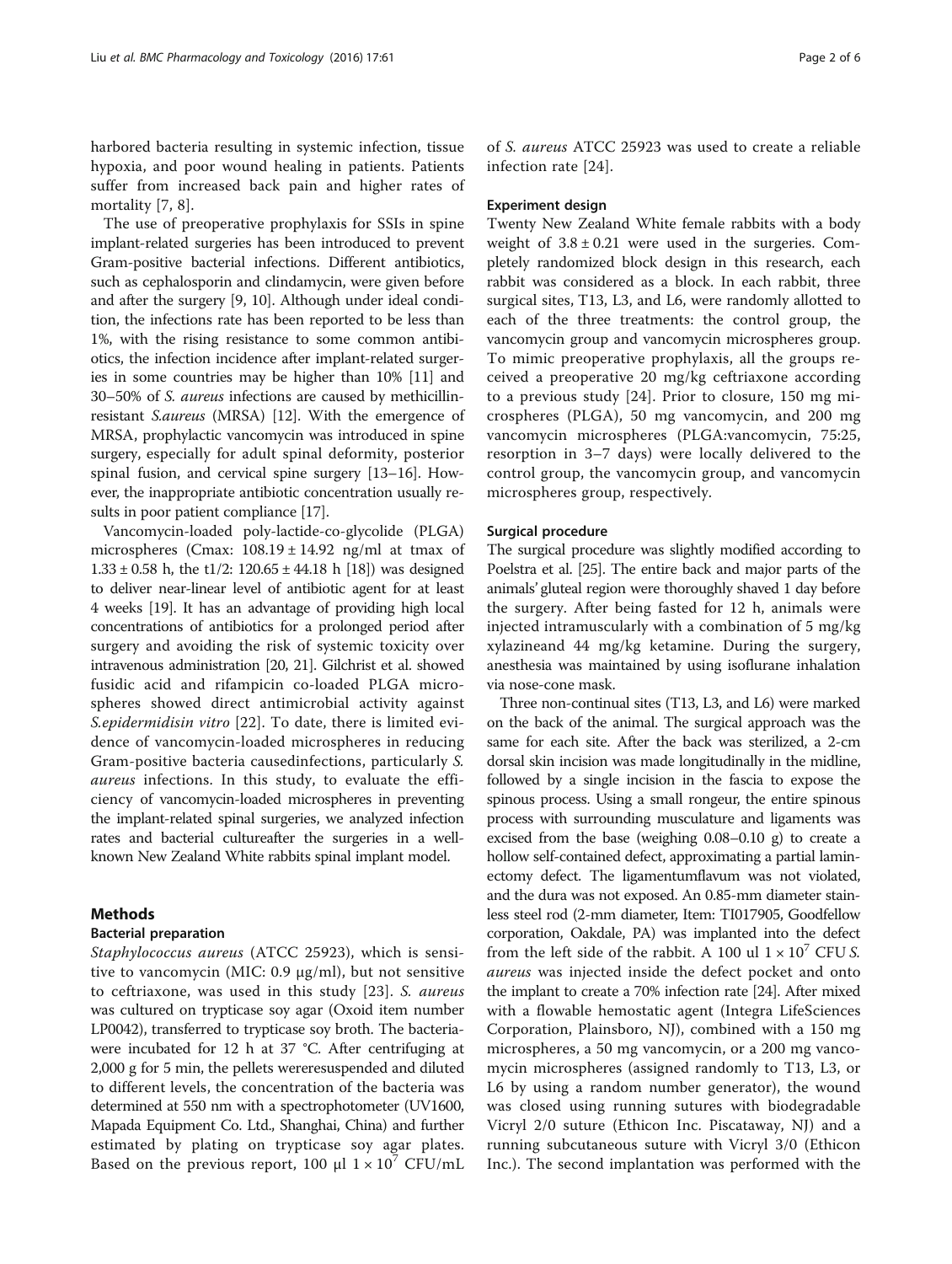same procedure at the next randomly selected site and the same procedure was repeated at the last site except the treatment is different. To prevent cross-contamination, different sterile instruments and drapes were used for each surgical site. After the surgery, the animals were housed individually and permitted to drink and eat ad libitum in standard cages equipped with water and standard antibiotic-free rabbit chow. The rabbits were monitored daily, with particular attention to wound healing, temperature, body weight, and signs of sepsis.

The body weights of the animals were measured before the surgeries and body temperatures were measured at 9:00 each day. One animal per time point were selected randomly, weighted and killed at 12, 24, 48, 72, 96, 120, and 144 h to determine vancomycin concentration and the other 13 animals were weighted and killed at 168 h. All the rabbits were killedvia a 10-mg/kg intravenous pentobarbital injection according to the approved protocol. A  $2 \times 2$ -cm right liver lobe and 5 ml intravenous blood were collected to monitor systemic infection. Systemic infection was defined as body temperature goes high, food and water intake drops, and the pathogen is distributed throughout the body. Samples of the fascia, the hematomaand the vertebral lamina were harvested. The implanted metal rods were removed. Surgical site infection was defined as redness around the surgical area and drainage of cloudy fluid from the surgical wound.

## Vancomycin concentration analysis

After hematoma samples were harvested from the implant sites, vancomycin, released vancomycin and vancomycin microspheres were determined according to Burcu S. et al [[26](#page-5-0)]. In short, the hematoma was suspended in pH 7.4 phosphate buffer and kept in an ultrasonic bath for 5 min. After centrifugation, the supernatant, representing the vancomycin and released vancomycin from vancomycin microspheres, was detected by a spectrophotometer (UV1600, Mapada Equipment Co. Ltd., Shanghai, China)at 280 nm. Meanwhile, 10 ml pH 7.4 phosphate buffer was added after the precipitate was dissolved in 3 ml methylene chloride. The polymer was totally removed after the evaporation of methylene chloride, the solution was filtered and vancomycin content representing vancomycin microspheres was detected by a spectrophotometer at 280 nm.

## Bacterial evaluation

All samples were evaluated by a team member who is blind to the treatments. Harvested tissue samples were immediately weighed and homogenized (Roche MagNA Lyser), the implants were sonicated (Sonics VCX-130-PB, Newtown, CT) for 15 min to detach bacteria at 4 °C. Serial dilution samples were plated and incubated on trypticase soy agar plates for 24 h at 37 °C. The bacteria were further confirmed by PCR with primers (5′-GCGATT

GATGGTGATACGGTI-3′) and (5′-AGCCAAGCCTTGA CGAACTAAAGC-3′), which came from the thermostable nuclease gene of S. aureus [[27](#page-5-0)]. The final CFU of S. aureus was determined per gram of tissue samples and per centimeter of stainless rod at every site.

## Statistical analysis

Sample size analysis was performed according to the instruction of Infostat 2013. When the power function is higher than 0.80, the sample size is considered correct. All the other statistical analyses were performed by using the SPSS 20.0 software (Chicago, IL, USA). Data were presented as means and standard deviation (SD). Chi square (χ2 calculations) were used to determine whether there are significant differences in infection rates. One-way analysis of variance (One-way ANOVA) was used to determine whether significant variation existed among different treatments. Differences between means were determined by a LSD (Least Significant Difference) test while overall differences were found. All differences at a P < 0.05 level were considered significant.

## Results

There was no difference in duration of surgery. The rabbits had similar body weight before and after surgery. All the rabbits survived the surgery and no postoperative wound complications or systemic illness occurred. Vital functions such as temperature, food, and water intake also showed that no systemic infection occurred. The power functions for infection rates and bacterial culture analysis are 0.998 and 0.968 respectively, which indicate the sample size is suitable for this research.

The infection rate was evaluated after 7 days of the surgery. 10 SSIs and seven implant infections out of 13 infection sites were found in the control group, with a 76.9 and 61.5% infection rate, respectively. In vancomycin group, 4 SSIs and two implant infections out of 13 infection sites were found. Meanwhile, in vancomycin microspheres group. 2 SSIs and 0 implant infections out of 13 infection sites showed evidence of infections (Table [1](#page-3-0)). The incidence of infection was significantly reduced in vancomycin microspheres groups compared with the microspheres control group ( $p < 0.05$ ). Although the incidence of SSIs decreased by 60% in vancomycin group (4 infections out of 13) compared with the control group (10 infections out of 13), no significant difference was detected between these two groups. Meanwhile, there was no significant difference in the infection rate between vancomycin group and vancomycin microspheres group.

Bacteriologic colony counts were showed in Table [2](#page-3-0). For fascia, hematoma, and implant bacteriologic colonies, there was no significant difference between three groups. Whereas in bone samples, bacteriologic colonies were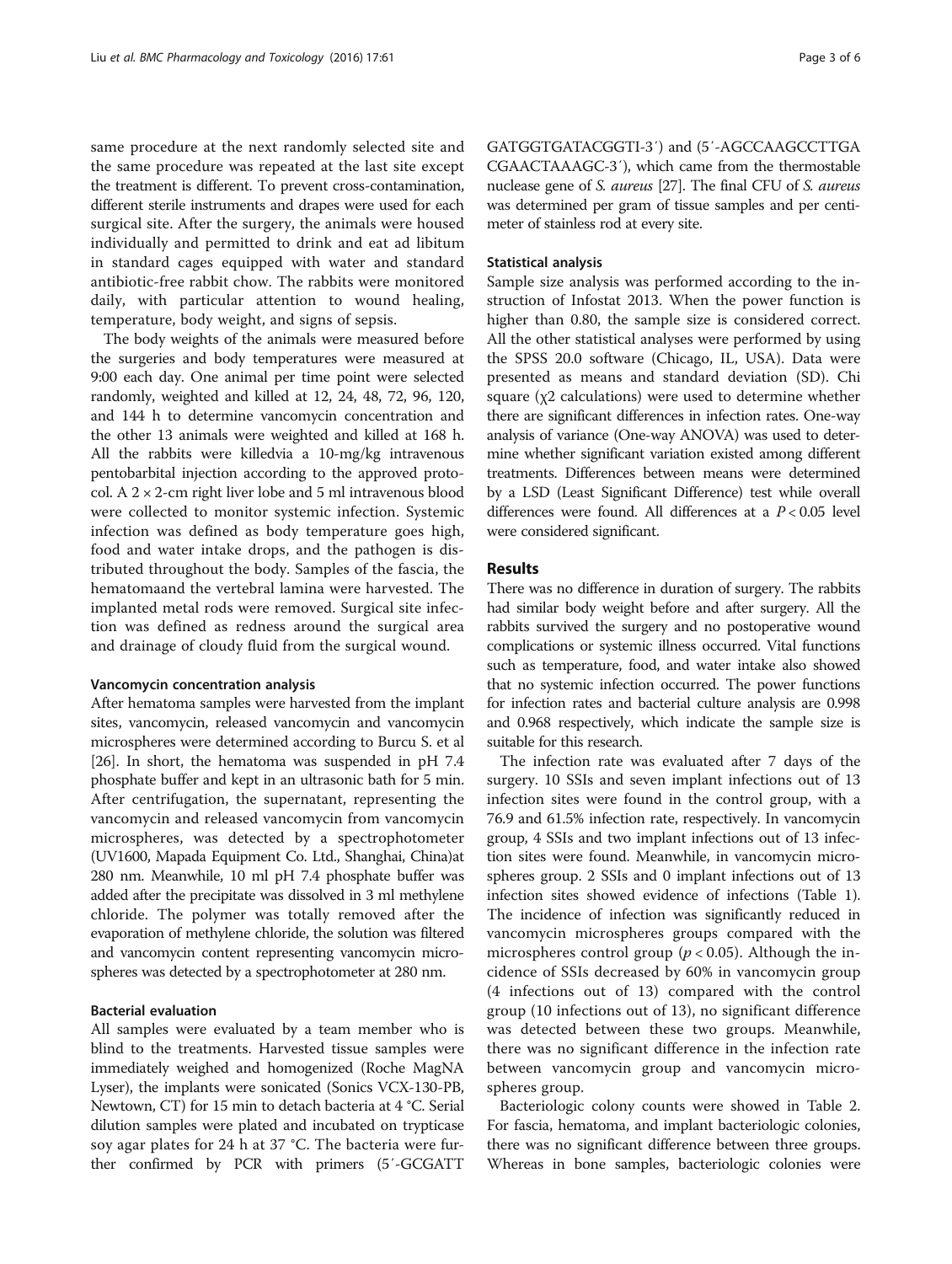| Treatment $(n = 13)$    | Total Sites | Surgical site infection | Implant infection | Non-infection<br>$3(23.1\%)^a$ |  |  |  |  |  |
|-------------------------|-------------|-------------------------|-------------------|--------------------------------|--|--|--|--|--|
| Control                 |             | $10(76.9\%)^a$          | $8(61.5\%)^a$     |                                |  |  |  |  |  |
| Vancomycin              |             | $4(30.8\%)^{ab}$        | $2(15.4\%)^{ab}$  | $9(69.2\%)^{ab}$               |  |  |  |  |  |
| Vancomycin microspheres |             | $2(15.4\%)^b$           | $0(0.0\%)^b$      | $11(84.6\%)^b$                 |  |  |  |  |  |
| $P$ value               |             | 0.004                   | < 0.001           | 0.004                          |  |  |  |  |  |

<span id="page-3-0"></span>Table 1 Postoperative surgical site infection and implant-related infection incidence in the control, vancomycin, and vancomycin microspheres groups

 $a<sup>b</sup>$ Means with different letters within a column differ significantly ( $P < 0.05$ )

significantly greater in the vancomycin group than the other groups ( $p < 0.05$ ). For blood and liver samples, no bacterial growth was detected.

In vancomycin group, local vancomycin was found to be the highest at 12 h with a concentration of 148 μg/ml. Whereas, it dropped to 1.2 μg/ml quickly at 24 h (Fig. [1a](#page-4-0)). In vancomycin microspheres group, The concentration of vancomycin remainingin the microsphere (VM) dropped constantly. The release of vancomycin was highest at 24 h. After dropped to 3.2 μg/ml at 72 h, it maintained a concentration of 3.0 μg/ml (Fig. [1b](#page-4-0)).

## **Discussion**

Surgical site infections are the most common postoperative infections in spinal surgeries. In order to reduce SSIs, the use of systemic antibiotic prophylaxis has become common practice and successfully lowered the risk of infection [[28, 29](#page-5-0)].

Systemic antibiotic prophylaxis, including cefazolin and vancomycin, rely heavily on diffusion into the surgical wound [\[30\]](#page-5-0). The concentration of the antibiotics around and within the wound may not reach the MIC of the antibiotics [\[30](#page-5-0)]. Various studies showed that vancomycin is effective to fight against postoperative S. aureus infections [[11](#page-5-0), [12\]](#page-5-0). Locally delivered antibiotics have an advantage over preoperative antibiotics for they offer a high concentration at the wounds [\[24](#page-5-0), [31\]](#page-5-0). Locally administered antibiotics can reach levels twenty times of the toxic levels while maintaining a safe systemic concentration. Meanwhile, there are also concerns about the high concentration applied locally may be cytotoxic. Bosso et al. reported that a concentration of  $> 15 \mu g/ml$  vancomycin was related with a 3-fold increased risk of nephrotoxicity [[32](#page-5-0)].

In our study, three surgical sites, T13, L3, and L6, are at least 4 cm from each other, so the risk of diffusion of antibiotics or cross-infection between sites is low. The results showed that vancomycin microspheres were effective to reduce the bacterial infections. Usually, 1 to 2 g vancomycin was used in spinal surgery. Sweet et al. showed 2 g vancomycin powder was used without systemic toxicity [\[33\]](#page-5-0). Considering the average rabbit body weight of 3.8 kg, the dose of 50 mg vancomycin or 200 mg vancomycin microspheres in our study would be about the same to 1 g vancomycin for an 80-kg patient.

According to Stall et al.,  $10^6$  CFU per site were sufficient to produce a 70% infection rate. In their study, five out seven sites were infected, with an infection rate of 71% [\[24](#page-5-0)]. In a previous intrawoundvancomycin study with the same bacteria, Lukas et al. showed the infection rate was 100% with  $10^7$  CFU per site [[33](#page-5-0)]. For the fact that S. *aureus* could not reach such a high level of  $10<sup>7</sup>$  in patient's surgery; we used the same bacteria and a low bacterial concentration  $(10^6$  CFU per site) in our study. The results showed a 76.9% infection rate, which was similar to Stall's reports [[24](#page-5-0)].

Different from a previous report by Lukas et al., in which they showed that 100 mg intrawoundvancomycinpodwer eliminated all the S. aureus infections [\[33](#page-5-0)], our results showed that 50 mg vancomycin and 200 mg vancomycin microspheres were not sufficient enough to eliminate all the infections. This may be due to a lower concentration of vancomycin used in our study. Stall et al. showed that 2.5 mg gentamicin microspheres produce a 38% infection rate, which decreased significantly compared with the microspheres control group [\[24\]](#page-5-0). Although PLGA was biodegradable and safe, Lukas et al. pointed out that microspheres could act as a foreign body for bacterial

Table 2 Bacterial culture analysis of different samples in Log10 values

| (Log <sub>10</sub> )<br>CFU/g<br>tissue) | Control            |       |                    | Vancomycin |       | Vancomycin microspheres |       | $P$ value |
|------------------------------------------|--------------------|-------|--------------------|------------|-------|-------------------------|-------|-----------|
|                                          | mean               | sd    | mean               | sd         | mean  | sd                      |       |           |
| Fascia                                   | 5.810              | 0.285 | 6.067              | 0.208      | 6.150 | 0.212                   | 2.012 | 0.176     |
| Hematoma                                 | 6.820              | 0.244 | 7.075              | 0.320      | 6.650 | 0.354                   | 940.  | 0.183     |
| Implant                                  | 5.525              | 0.328 | 5.450              | 0.212      |       |                         | 0.090 | 0.772     |
| Bone                                     | 5.500 <sup>a</sup> | 0.283 | 6.233 <sup>b</sup> | 0.252      | 5.800 |                         | 7.749 | 0.011     |

 $a<sup>b</sup>$ Means with different letters within a row differ significantly ( $P < 0.05$ )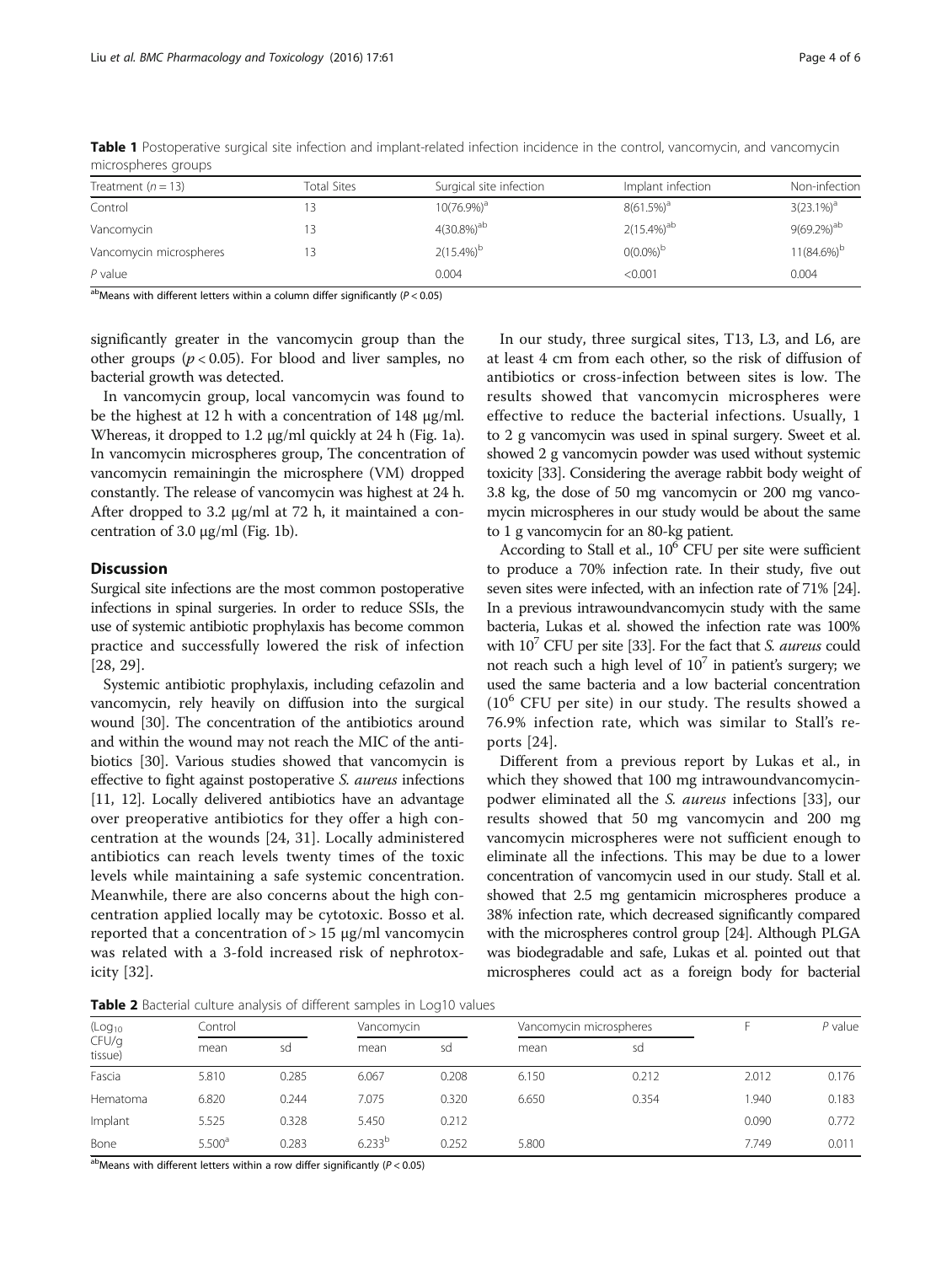<span id="page-4-0"></span>

adhesion, which may cause a bacterial infection in Stall's study [\[33](#page-5-0)]. While Stall et al. did not show the infection rate in gentamicin control group, our results showed that vancomycin microspheres treatment (15.4% infection rate), better than vancomycin treatment (30.8% infection rate), resulted in a significant decrease in infection rate compared with the control group.

In an earlier study, Yenice et al. showed that teicoplanin loaded biodegradable microparticles PLGA (75:25) polymer were the most effective and promising for obtaining prolonged local antibiotic release and fighting against staphylococci infection [\[34\]](#page-5-0). Burcu et al. reported vancomycin-loaded PLGA microspheres provided a controlled antibiotic release and seemed to be a promising carrier system for antibiotic delivery [[26](#page-5-0)]. For this reason, a PLGA copolymer was used in this study to obtain a prolonged delivery of vancomycin. Although MIC creep, a process with a sustained increase in the MICs of glycopeptides against S. aureus, is a big concern to the prolonged exposure to vancomycin, Joana et al. reported that no MIC creep was found in an over 3-year study in a tertiary hospital in Portugal [\[32\]](#page-5-0). Further study should focus on the toxicity and MICs before and post antibiotic exposures.

There are increasing reports of S. *aureus* strains showing resistance to 1–4 mg/ml vancomycin [[35, 36\]](#page-5-0). Several authors pointed out that the vancomycin MICs for the strains are not stable [[37, 38\]](#page-5-0). In our study, 12 h after the surgery, local vancomycin with a concentration of 148 μg/ml was found to be the highest in vancomycin group. It dropped to 1.2 μg/ml quickly after 24 h, which may notbe effective to eliminate all the bacteria. This may partly explain why there were four infections in the vancomycin group. In vancomycin microspheres group, the release of vancomycin was highest at 24 h. Afterwards,it dropped to3.2 μg/ml at 72 hoursand maintained a concentration of 4.8 μg/ml until 168 h.

## Conclusion

The results of this study in a well-established New Zealand White rabbit model demonstrated vancomycin microspheres significantly decreased the incidence of implantassociated postoperative infections compared with the control group. The combination of antibiotic-loaded microspheres provides a controlled drug delivery system for infections.

## Abbreviations

CFU: Colony-forming units; MIC: Minimum inhibitory concentration; PLGA: Poly-lactide-co-glycolide; SSIs: Surgical site infections

#### Funding

The Project was full financially supported by king Saud University, through Vice Deanship of Research Chairs.

#### Availability of data and materials

All the data are available at Gang Liu tjyyliugang@gmail.com on reasonable request.

#### Authors' contributions

GL, SC, BX, SL and YH performed the experiments, analyzed the data. SD was the principal investigator and managed the protocol. GL, NAA, JF, SD and VD participated in the study design. GL, NAA, JF, and VD was involved in the initial draft of the manuscript and writing it. All authors have read and approved the final manuscript.

#### Competing interests

The authors declare that they have no competing interests.

#### Consent for publication

N/A. This manuscript does not contain any personal data.

#### Ethics approval and consent to participate

This experiment was approved by the Tianjin Hospital and Tianjin Medical University Animal Care and Use Committee (Permit No. 201406008).

#### Author details

<sup>1</sup>Tianjin Hospital, Jiefangnan Road 406, Tianjin 300210, China. <sup>2</sup>Tianjin Medical University, Qixiangtai Road 22 Tianjin, 300070, China. <sup>3</sup>College of bioscience and biotechnology, Hunan Agricultural University, Changsha, Hunan 410128, China. <sup>4</sup> Department of Botany and Microbiology, Addiriyah Chair for Environmental Studies, College of Science, King Saud University, P.O.Box.2455, Riyadh 11451, Saudi Arabia.